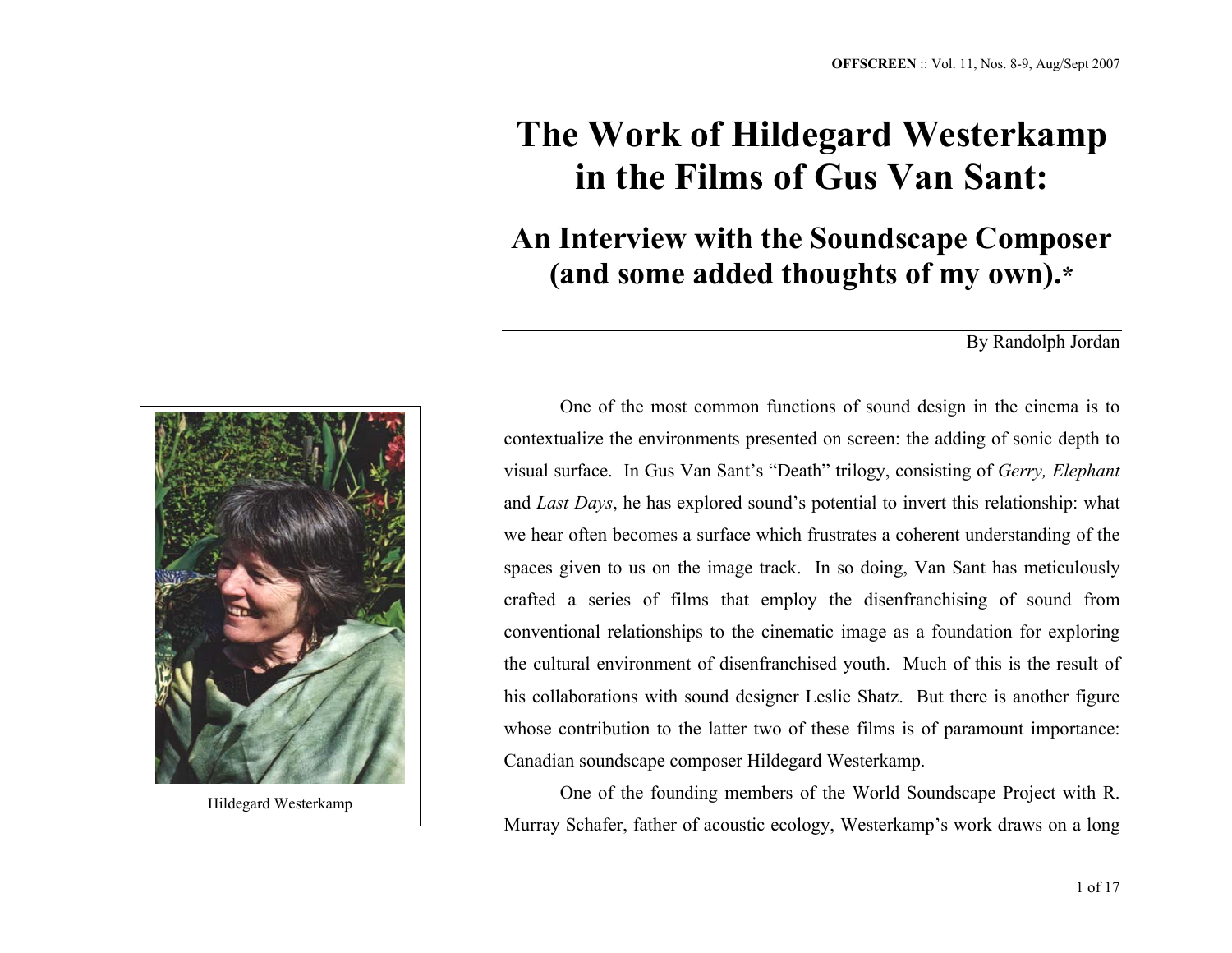history of interest in soundscape research and the emerging tradition of using field recordings as the basic elements of sound composition. Her work is often concerned with the changing nature of our sonic environments, how they engage with us, and how we engage with them (if at all). Of particular importance to acoustic ecologists is the role of context when considering the individual in relation to her environment, and Westerkamp's work reflects this. As such her compositions are ideally suited for helping to flesh out Van Sant's portraits of young people adrift in worlds from which they are seemingly detached, but who might well be pointing towards alternative modes of environmental awareness. These films thus provide a new angle from which to examine the role of decontextualization as both a practical component of, and thematic element within Westerkamp's soundscape compositions. In turn, the presence of her work in these films offers a valuable entryway to the examination of Van Sant's aesthetic and thematic concerns.

There are interesting relationships to be drawn between Van Sant's use of Westerkamp's work and the themes of de-contextualization and disengagement that are apparent in these films. Of particular importance is how Westerkamp's inclusion in the soundtracks to *Elephant* and *Last Days* relates to the now familiar category of the compilation soundtrack: the adoption of pre-existing music for use in a film. The concept of the compilation soundtrack poses a fundamental question of ecology: how does the removal of a piece of music from its original context and re-situation within the environment of a film affect the music itself,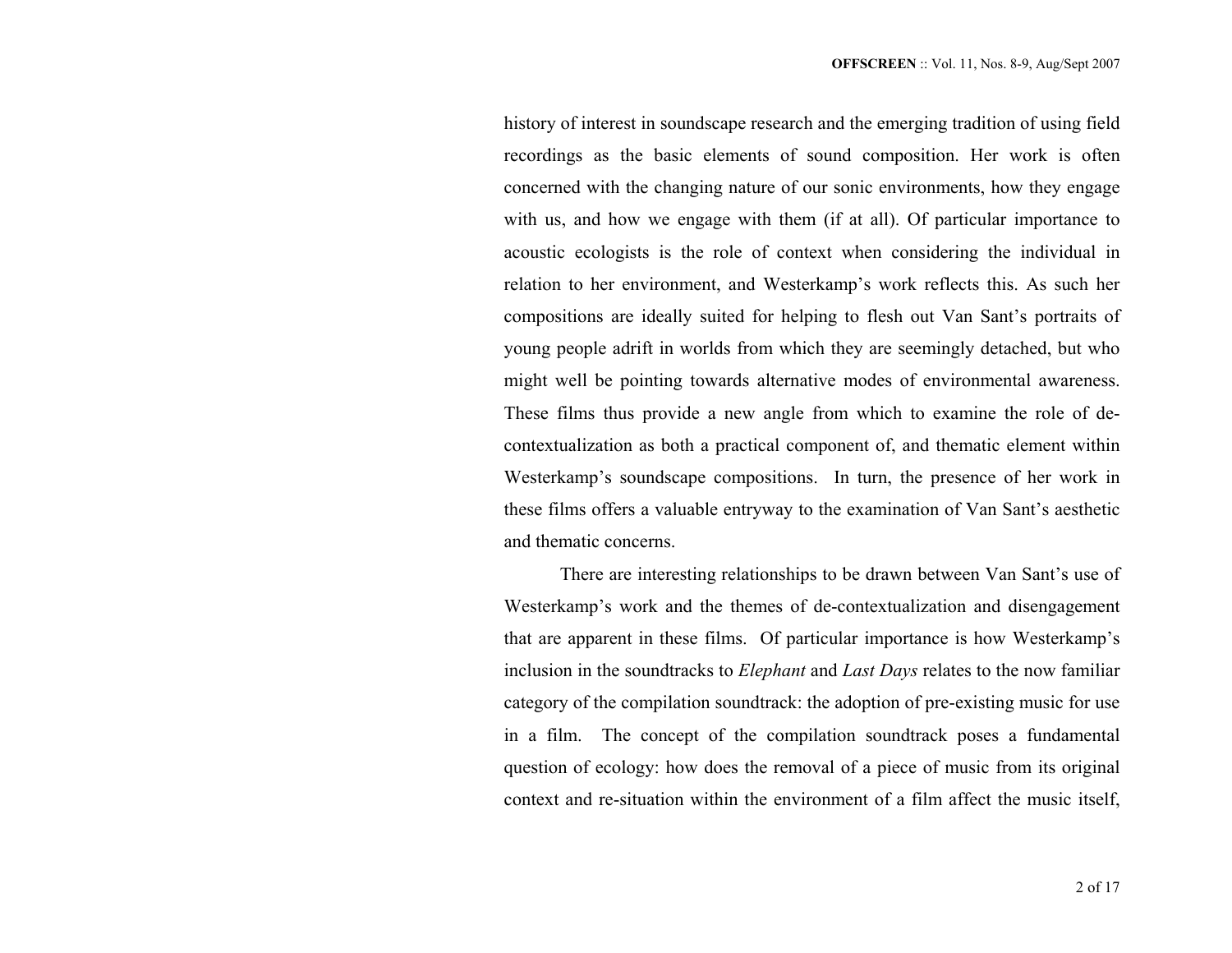its point of origin, and the new cinematic world in which it comes to rest? It doesn't take long to trace permutations of this question throughout the discourse of fidelity that has flourished in the age of mechanical reproduction. And there are some powerful examples to be found in the realm of cinema: Tarantino's use of *Miserilou* for the opening credits of *Pulp Fiction* is a high watermark for the fusion of song and film to the point that to think of them separately becomes almost unfathomable. For some people such examples suggest a deplorable situation in which great pieces of music are forced into bastardized associations from which they can rarely be freed. Indeed, many have suggested that the likes of Tarantino should be reprimanded for their arrogant lack of respect in the act of appropriation. Just think of all the legions of ageing surfers who can no longer hear one of the defining tracks of their generation without thinking of John Travolta catching an enormous millennial wave long after he was thought to be washed-up on the shores of his success of decades past. Good for him. But perhaps good for *Miserilou* as well. Times change, cultural associations change, and there is nothing more contemporary than to look to the past to help thread the disparate patches of our postmodern society together. Or so some would say.

Without making a value judgment concerning what makes an appropriate approach to appropriation, I suggest that the use of Hildegard Westerkamp's work in the films of Gus Van Sant offers an intriguing model for the recontextualization of existing music within the cinematic environment. The use of her compositions *Beneath the Forest Floor* and *Türen der Wahrnehmung* (*Doors*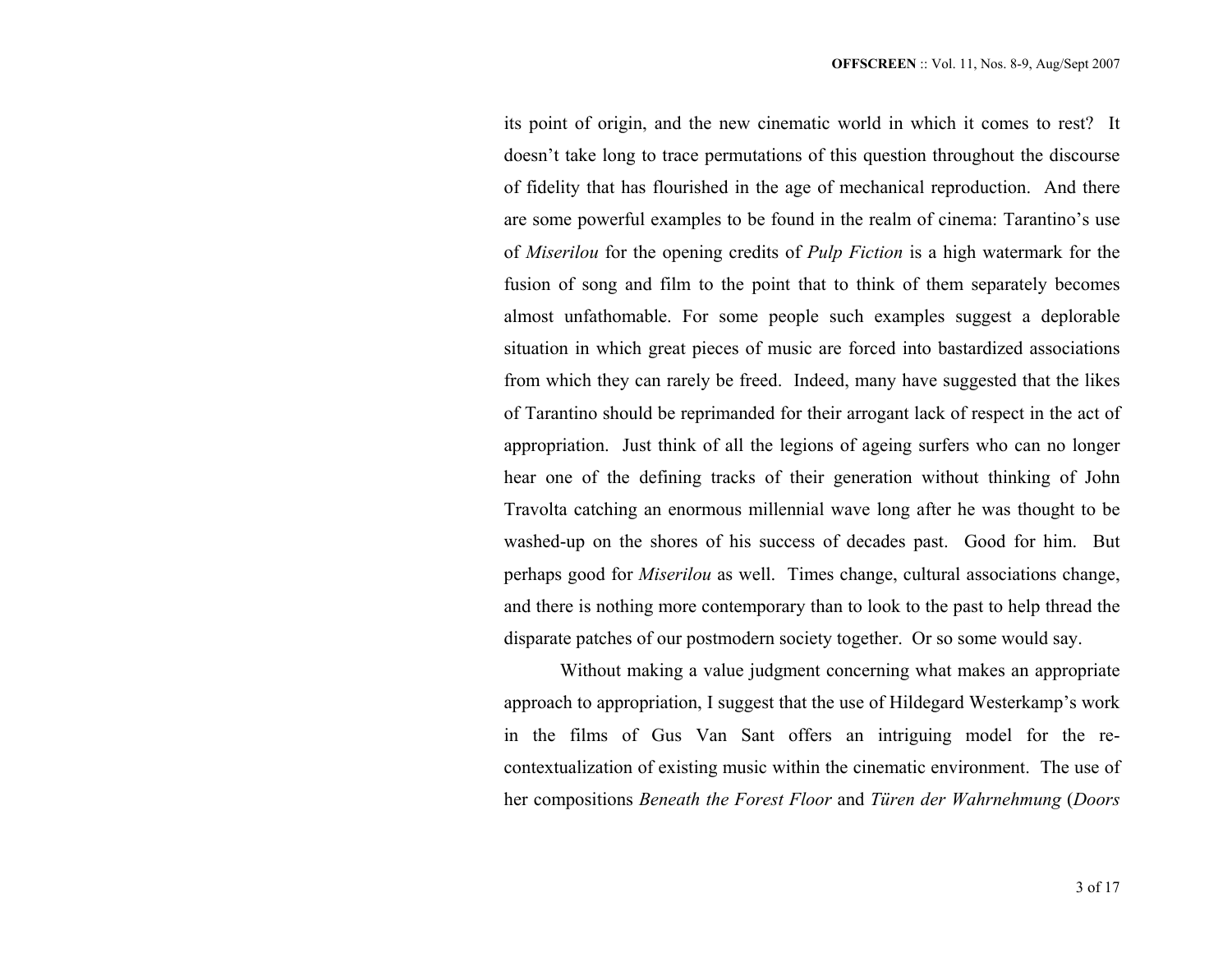*of Perception*) in *Elephant* and *Last Days* provides a powerful example of the simultaneous strangeness and familiarity that results from situating existing material in the context of new work. The difference here, compared with the use of pop songs as part of a film's compilation soundtrack, is that Westerkamp's soundscape compositions are not pieces of "music" in the conventional sense. Within the films they operate more on the level of "sound effects" than of "music" or "score." One could easily go through the entirety of these two films and believe that the sounds of Westerkamp's work were actually elements created by sound designer Leslie Shatz, or perhaps even recorded on location. *Miserilou* will never be thusly mistaken. And yet there is a prevailing sense that when we hear Westerkamp's work in these films, we are hearing something decidedly unsettling in its appropriate-but-not-quite-perfect bond with the audiovisual elements that surround them. In other words, her pieces point to their origin from outside the film while simultaneously becoming inextricably enmeshed within their new habitats.

The intrigue created by this re-situation of Westerkamp's work lies somewhere between her compositional intent and Van Sant's tap into this intent, a tap that brings the substance of her work forth while draining the vessel that once gave it shape. Things get even more interesting when we learn that *Doors of Perception* was originally created for exhibition in a space that Westerkamp had never experienced for herself. As such, a lack of coherent context is inherent to the composition, on the levels of both creation and exhibition. So its first life was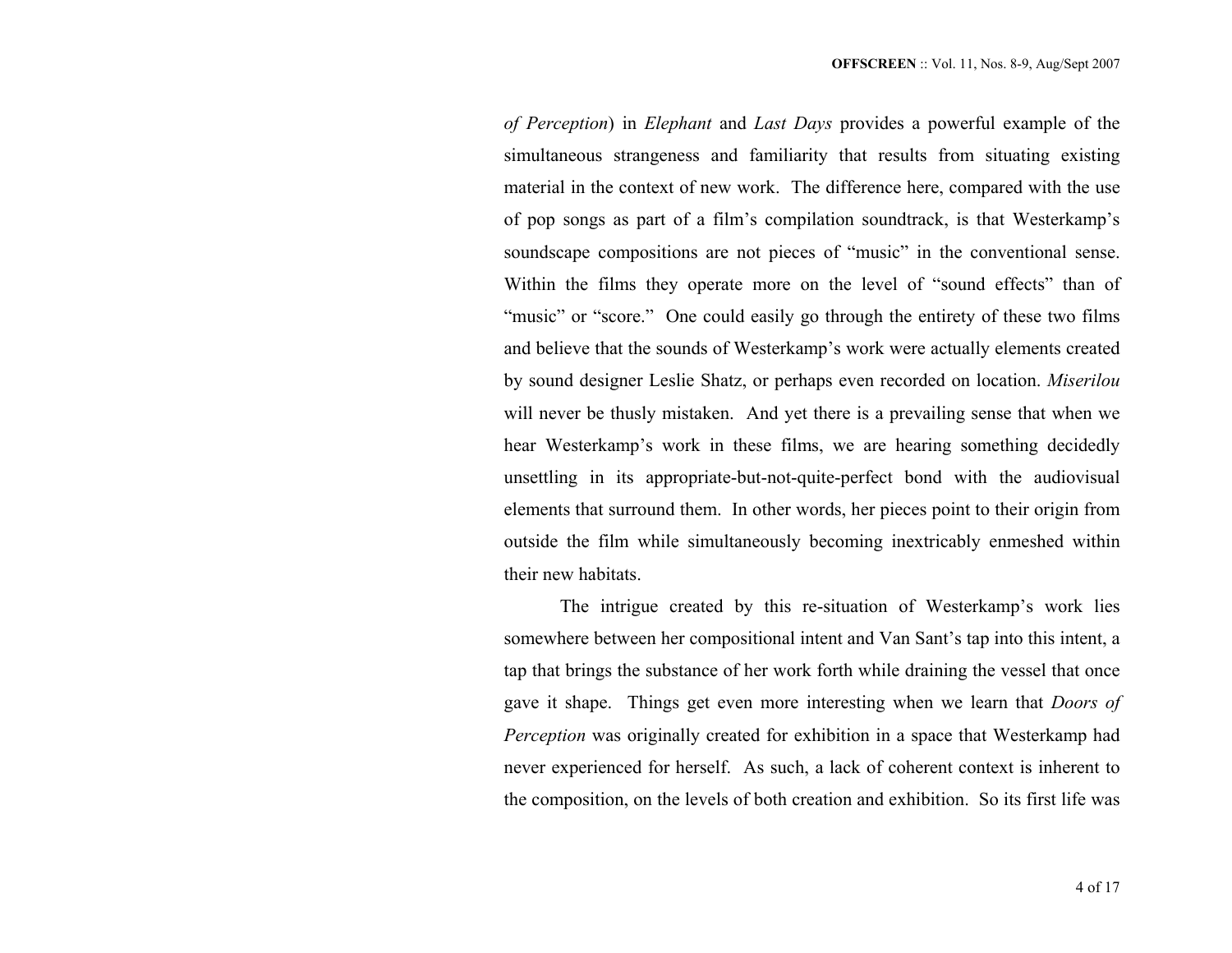lived as a re-contextualiztion that was already out of Westerkamp's hands from the start, a situation then exacerbated by the work's transposition into a cinematic environment. Yet it is this second-order re-contextualization that resulted in Westerkamp's feeling that the piece had finally found a home which it could call its own. It is on this note that my conversation with her begins.

**R.J.** When we talked briefly two summers ago you mentioned that upon completion of *Doors of Perception* you were somewhat unsatisfied with the way it turned out. But when you saw *Elephant* all these years later, and heard how it was incorporated into the sound design, you felt as though this film is what it had always been intended for, that "the excerpts of the piece used suddenly had a context that made sense." What was it that you felt didn't sit properly in the piece as originally conceived? What were you trying to accomplish, and what aspects of it didn't work? What is it about the film that makes the piece work in a way that it failed to do on its own?

**H.W.** When I composed the piece I was composing for a specific context: outdoor locations like bus stops, public entrance ways, etc. in Linz, Austria during one of the first Ars Acoustica festivals there. These locations were described to me by the commissioners of the piece, ORF (Austrian Radio), but I did not know them from personal experience. I had never been in Linz, plus I never got any feedback on how the finished piece ended up sounding in its locations. I chose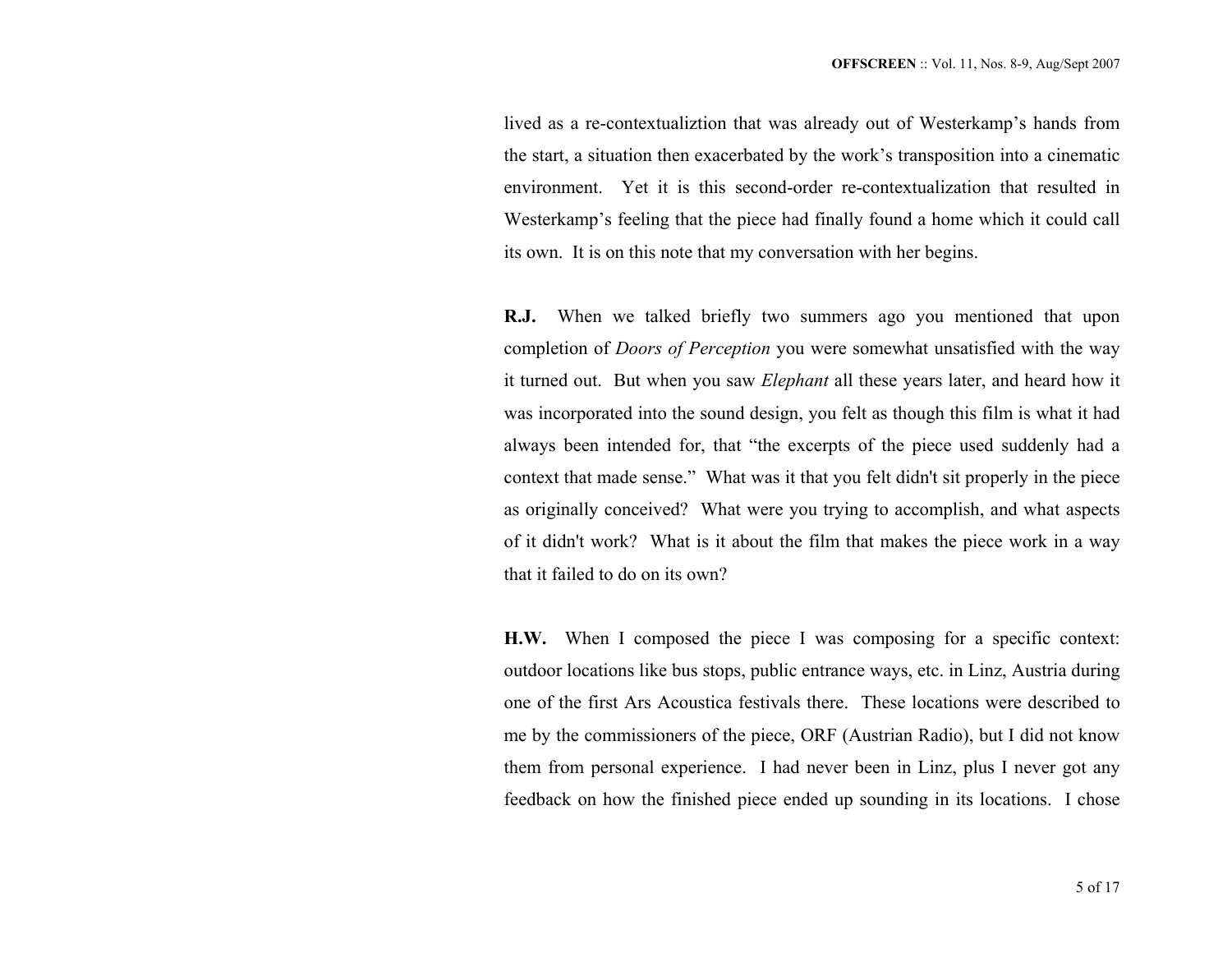the idea of "doors of perception" because it gave me a freedom - in this unfamiliar arena where I had to imagine the spaces for which I composed - of moving sonically into all sorts of different spaces through the literal use of the door sound. To feel a little more connected to the location, I had asked them to send me some sounds from Linz, which do appear at the beginning of the piece. I also used some other European soundscapes that we had in the collection of the World Soundscape Project's archives. But the simple fact that I never experienced the piece in the place for which it was intended disconnected me from it. Its use in *Elephant* reconnected me to it, but in a totally unexpected way. The fact that Gus van Sant and Leslie Shatz picked the piece and applied it to their context, and made it work, delighted me!

**R.J.** Your compositions are clearly not devoid of structural organization and work very well when heard as uninterrupted wholes. When they appear in excerpted form in these films, do you think they suffer? Or do they, perhaps, benefit from some structural reorganization within the films? Can you comment on any ideas you have about the ways in which your work has been changed to suit these films?

**H.W.** I do not think my pieces suffer from this use - at least I do not perceive it that way. The cinematic context is so different and is as much its own thing as my pieces are. And I think that is precisely why it works. The excerpts were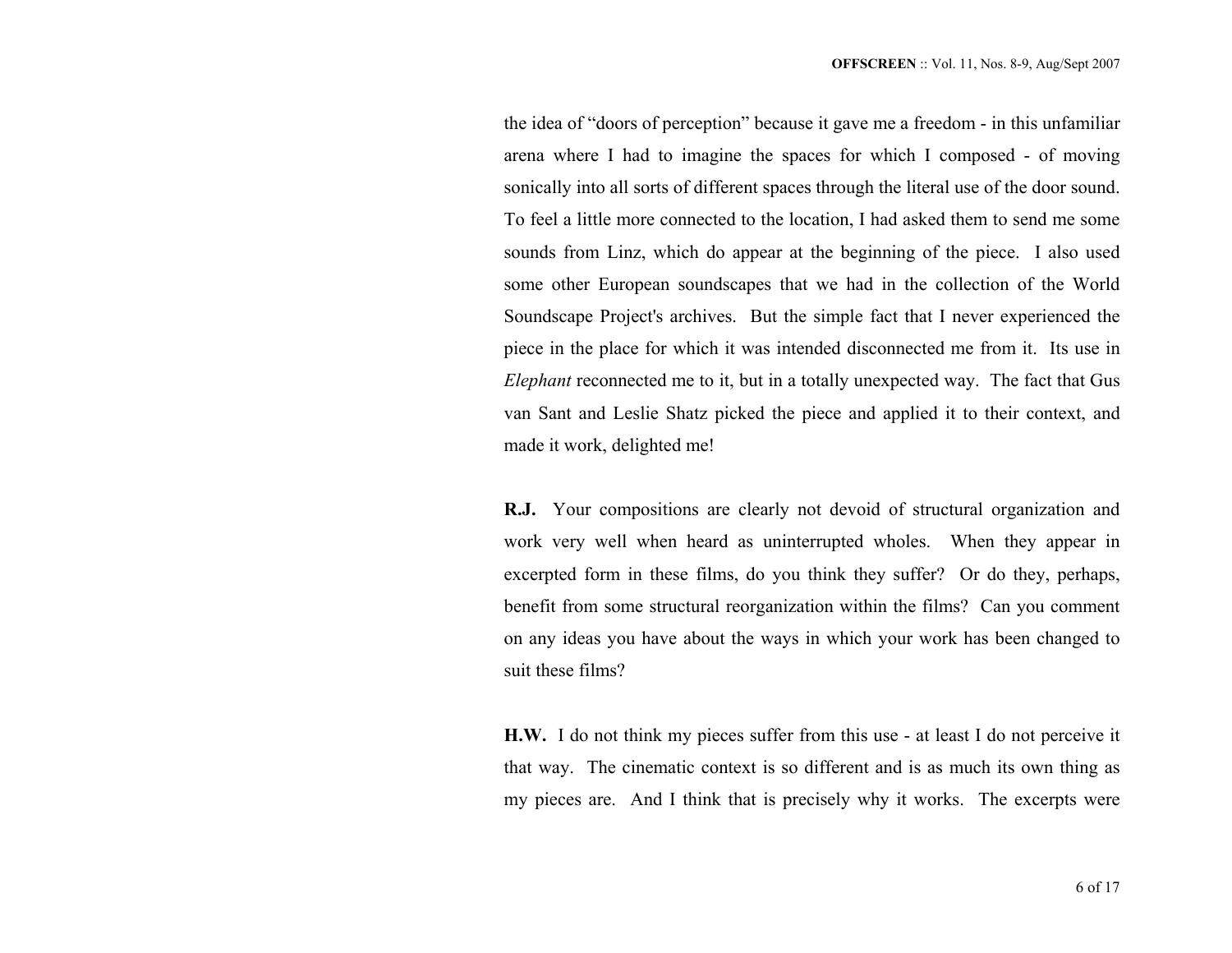applied in the film with a very sensitive compositional ear in conjunction with all the other sounds in the film, i.e. within its own strong context, so that they take on a life of their own - quite apart from, and without destroying, how they exist in the original composition. I am fascinated by how someone else with a sensitive ear can take my work and apply it in a place where I would never have thought of putting it! I know I would react very differently if my work had been applied thoughtlessly and superficially. But this has not been the case here. I feel lucky in that regard.

**R.J.** I'm interested in the relationship between the tone inherent to your work, and how this might fit, and/or be altered by, the way that Van Sant and Shatz use it in these films. You once mentioned that the use of *Beneath the Forest Floor* in *Elephant* tapped into the darkness underlying that piece. Can you talk a little bit about this idea of darkness as you had originally envisioned it for the piece? And how do you think this idea of darkness translates into the subject matter and/or tone of the film?

**H.W.** The darkness was quite unintended when I was composing the piece originally. It simply emerged as I worked with the materials and it began to make sense. The title *Beneath the Forest Floor* emerged out of what I began to hear in the piece while working on it. I think Gus and Leslie simply heard that darkness (without knowing or being attached to my 'story' or context) and could apply it to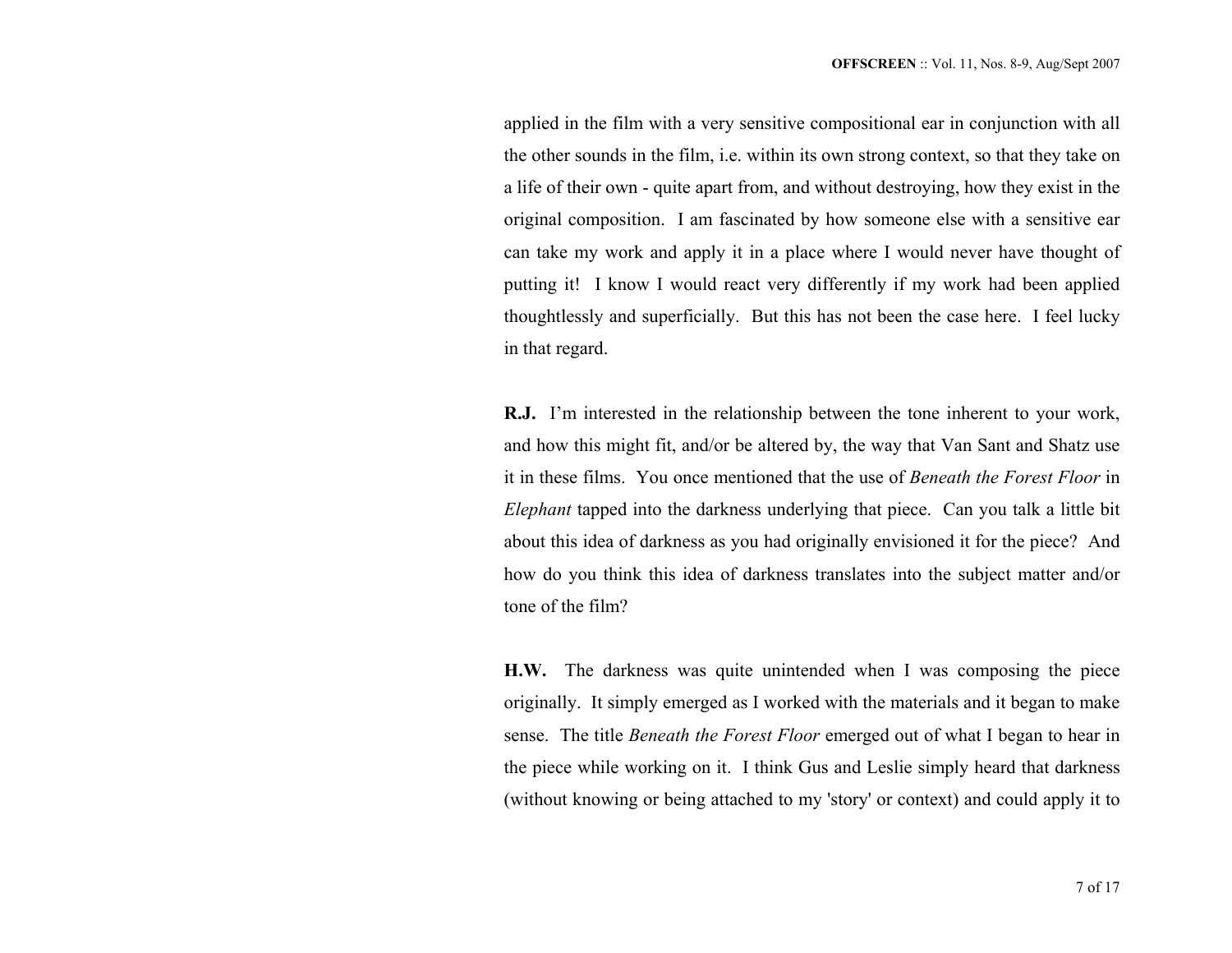the worst moment in the film, right after the first shootings. The inherent tension of peace/silence and darkness in the piece works perfectly well for that dramatic, horrible moment! I would have never been able to use it in that moment myself, had I been the designer, as I am too close to my own concepts and ideas. But they were distanced from those and could easily use it. Luckily they did it tastefully and in a non-sensational way.

**R.J.** This distance between the filmmakers and your work does indeed seem important to how they were able to make use of your compositions in contexts that you wouldn't have imagined. My sense is that part of the success of the sense of alienation that they achieve in these films, with respect to characters within their environments as well as for the audience in relation to the films themselves, comes from the re-contextualization of these compositions through a certain measure of distance from the material. I'm interested in how this alienation might relate to the motif of walking which is very strong in *Elephant*, as well as *Gerry* and *Last Days*. I know that soundwalking is a major premise underlying many of your works. Soundwalks are usually associated with an interest in becoming more aware of one's environment, with a process of contextualization and familiarization. Yet when your pieces appear in *Elephant*, for example, they seem more related to a de-familiarization of the space we see on screen.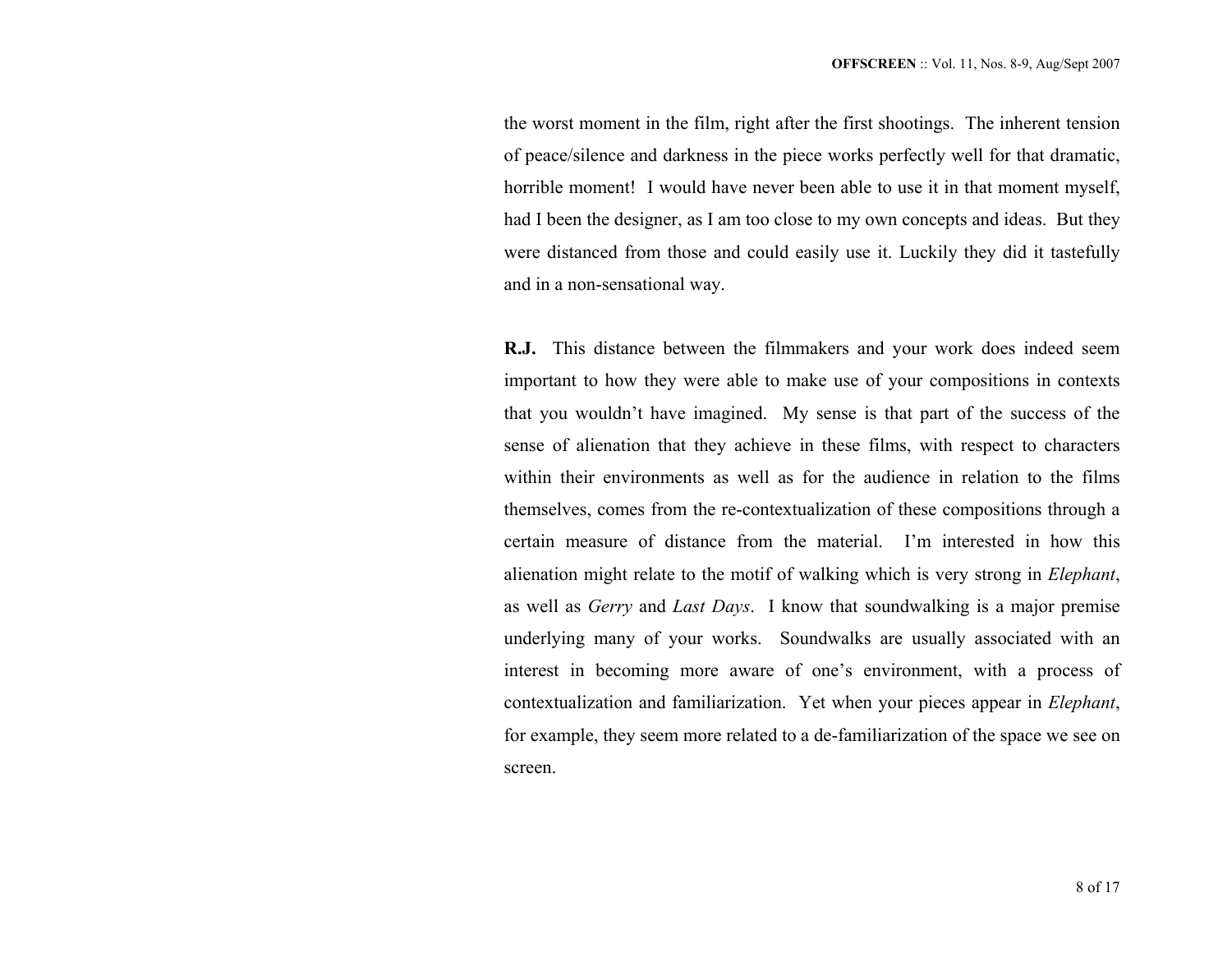So, I have three questions relating to this issue. Firstly, can you comment on how the idea of the soundwalk relates to *Beneath the Forest Floor*, if at all?

**H.W.** There is no conscious direct connection. But the recording process is of course a movement through the forest space, an exploration of the soundscape, a capturing of what is there. There is the type of walking that opens the environment up to us and connects us to our inner selves. That ideally is what a soundwalk is. But a soundwalk does not necessarily mean that we connect directly/socially to the environment through which we walk, as the emphasis is on listening and not on speaking. We may recognize and get to know it better, but we are not responding. However, there is no trace of alienation in this. It is the opposite: it is an openness to the place in which we are letting it in, acknowledging a relationship, but feeling no obligation to respond. And then there is the type of walking through a space that comes from a place of inner desolation/isolation (through empty institutional corridors and wide open suburban spaces in *Elephant*) or disconnect (through natural environments or even into the town/social environment in *Last Days*), where there is no connection to the environment other than perhaps a few not very meaningful meetings with people. In this walking situation the senses are not open to the place in which one walks. The place has no power to enter one's inner world, there is no relationship, no dialogue.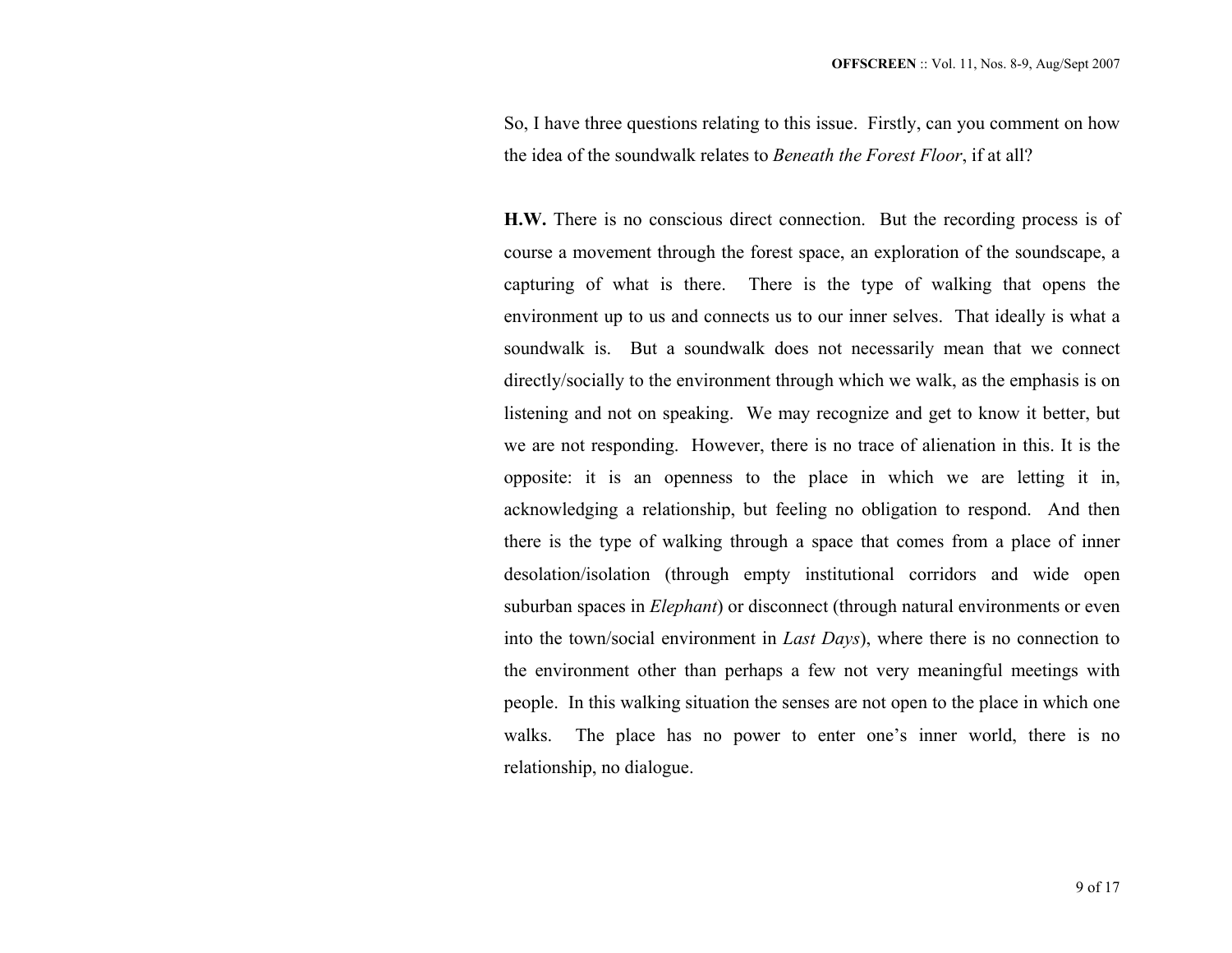**R.J.** Second, what do you make of the presence of extended walking shots in van Sant's films?

**H.W.** The presence of extended walking shots in Van Sant's films is a brilliant way of connecting inner worlds between the people on the screen and us viewers. The close-up shots of a person moving, sometimes only the head from the back, together with the accompanying sounds/soundscapes, create that inner connectedness from viewer to person on screen. I find the establishment of this connection less successful in *Last Days*, perhaps because the characters are too culturally alien to me. The film took me back a bit too much to the days of when I first arrived in Vancouver as a very straight young immigrant from Germany (1968) and could not make head or tails out of the stoned 'vibes' that surrounded me. But the fact that my soundscapes work extremely well with this film is perhaps precisely because of the cultural 'otherness' of the sounds - sounds that would in fact be quite alien to the main character. But I am only guessing here, as I'm still puzzled about the fact that my piece works so horribly well in the film!

**R.J.** Finally, do you see any correlation between Van Sant's interest in walking and your own?

**H.W.** Only in the sense that we all know both ways of walking as described above and whatever variations of the two are in between these extremes. Since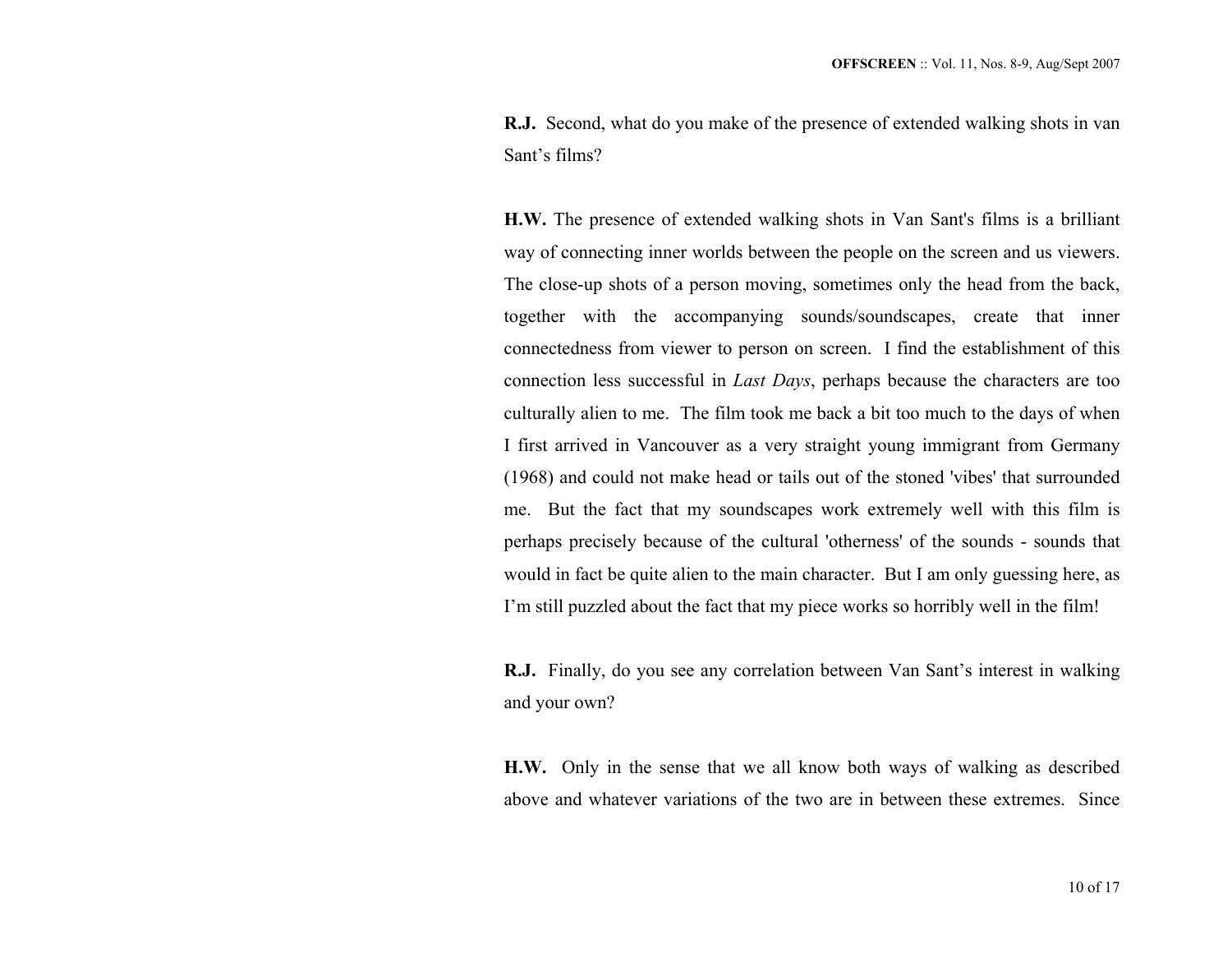the environment is present in both types of walking scenarios, as a type of sounding witness, no matter whether we notice it or not, the use of environmental sounds in Van Sant's films plays a similar but heightened (more consciously applied and designed) accompanying role to the visuals.

\* \* \*

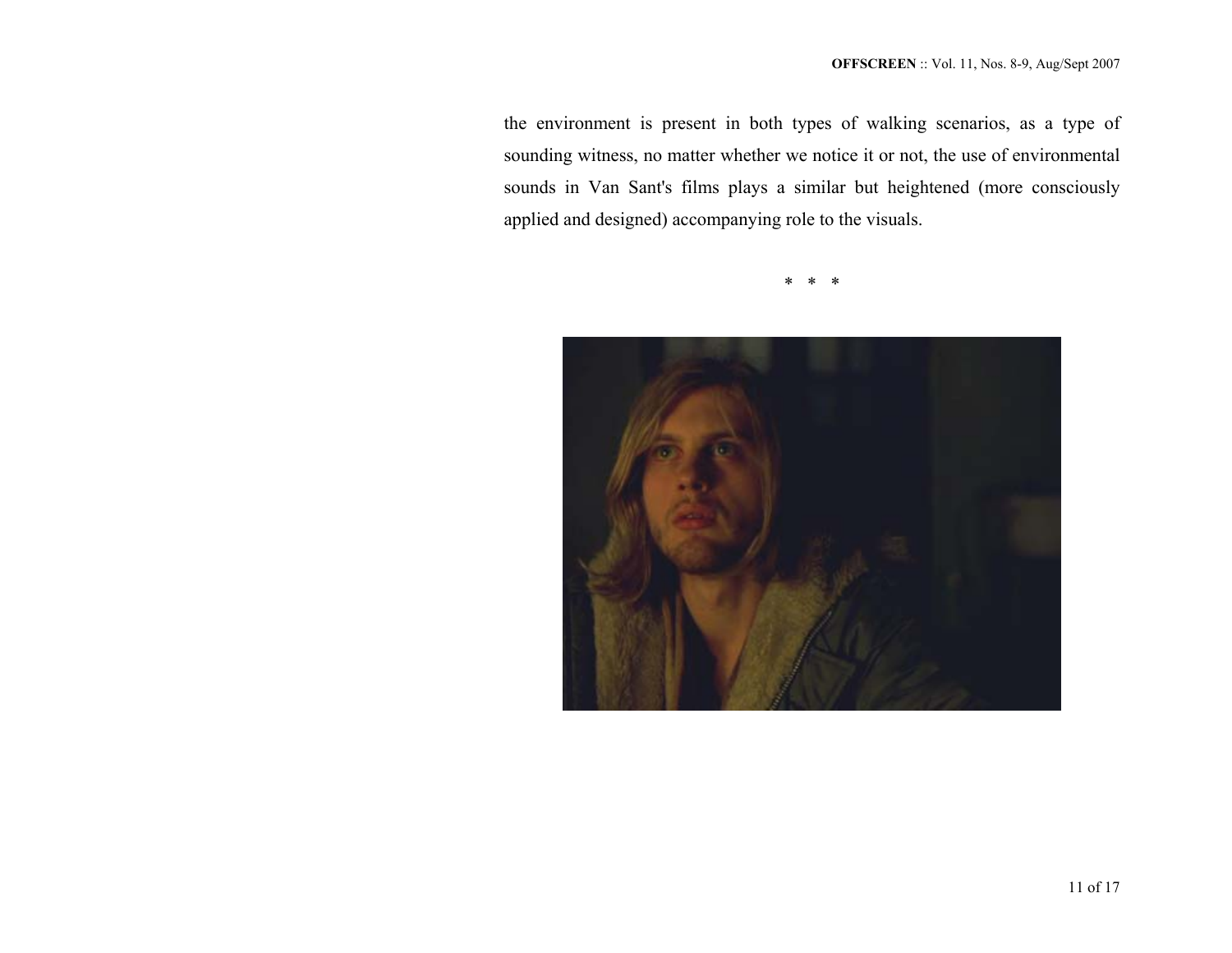As Westerkamp's comments suggest, the variations between the extremes of engagement and alienation within the environments that Van Sant's characters inhabit creates the very particular relationship that these films enable with their audiences. It is easy to attack the "Death" trilogy as offering little in the way of psychological motivation for that which the characters enact onscreen. Yet their actions are there, and we are placed in the position of being either open to engagement or maintaining a position of distance. The appearance of Westerkamp's compositions in the latter two films of the trilogy operates in much the same way: her work can be heard as sitting upon the surface of Van Sant's worlds, hovering somewhere in the ether; or they can be heard as material which reaches through this ether and touches the earth, healing the breach between engagement and alienation by demonstrating how something as simple as a shift in our attention can position us deep within the ecology of these films. So it is for Van Sant's characters as well.

Near the end of *Last Days*, there is a single shot lasting three and a half minutes in which Blake is shown wandering along the driveway of his estate, approaching and then entering the greenhouse in which he will be found dead the next morning. In addition to the sound of his own footsteps and unintelligible mumbling, for the duration of this shot we also hear an unaltered section of *Doors of Perception* involving trickling water, chimes, doors banging, orchestral music playing, someone whistling, and reverberant footfalls on a hard interior surface.<sup>1</sup> Most of what is heard here seems incongruous with the image of Blake walking in

1 This excerpt from *Doors of Perception* begins at 9:06 in the version originally released on the *Radius #4* compilation in 1995, and re-released as part of the *Last Days* soundtrack album in 2006.

*Radius #4: Transmissions From Broadcast Artists.* Canada: What Next (WN 0019) 1995.

*Last Days Soundtrack: A Tribute to Mr. K*. Japan: Avex Records (AVCF-22746) 2006.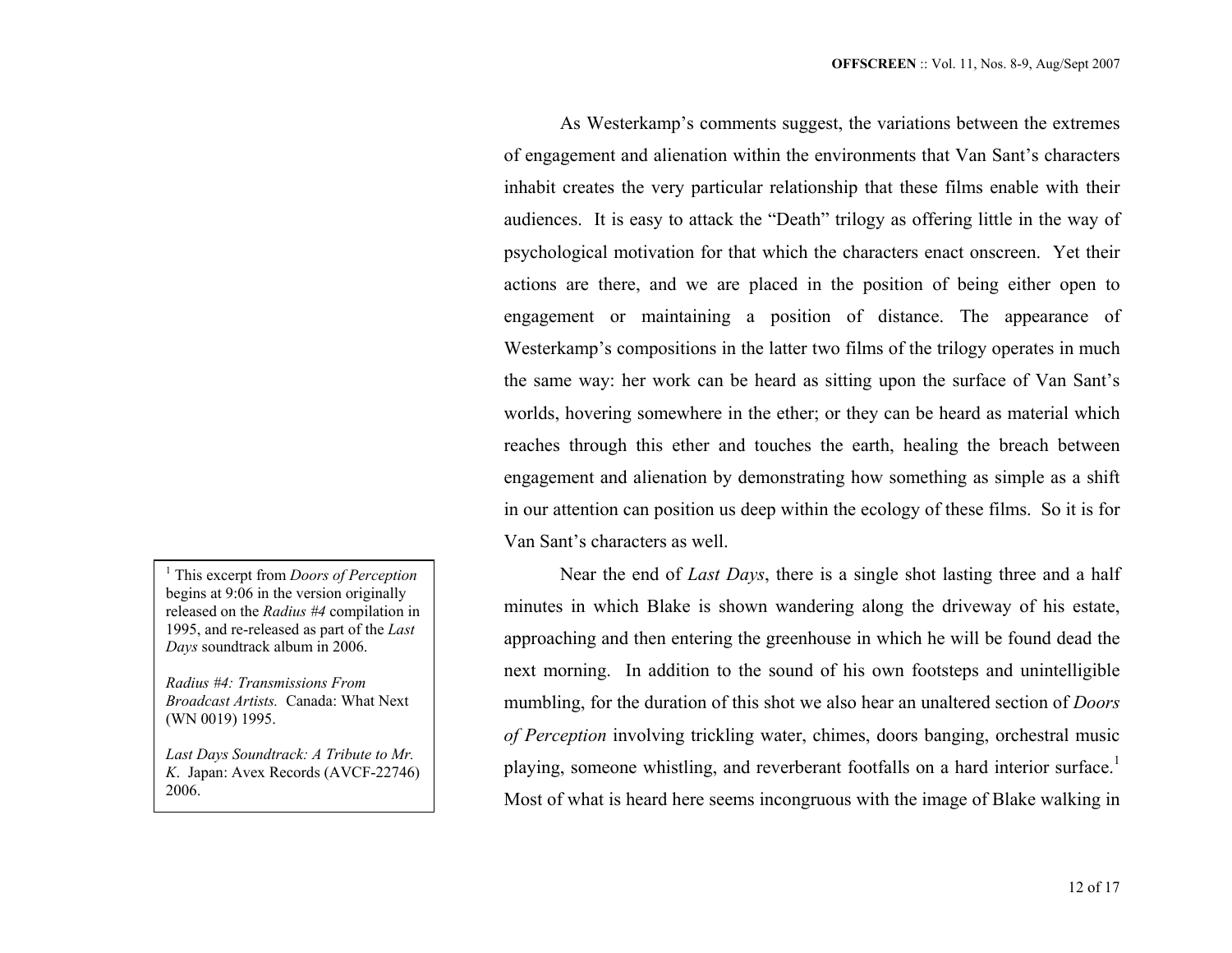the environment pictured on screen, and thus the bulk of these sounds appear to be coming from somewhere else. Yet just before entering the greenhouse he suddenly turns to look over his shoulder as though reacting to something heard from behind. This is a moment where the sounds of Westerkamp's piece might be said to enter the realm of Blake's awareness for the first time, indicating a point of connection between his individuality and the larger context of the environment in which he is moving. So we might understand this moment as a shift between the closed and open models of environmental engagement that Westerkamp identifies above. In choosing to read Blake's reactions this way, we can come closer to accessing the significance of his death shortly thereafter.

It is of great importance that Blake's first reaction occurs just after we hear an orchestra begin a phrase which is completed by a lone whistler. In fact, he turns to look behind him just after the first note of the whistler's phrase has sounded, as though it were this whistler that has caught his attention amidst a sea of floating noises. The shift from orchestra to lone whistler is a move from macrocosm to microcosm, a call to shift from the ether to the earth. Like the whistler's engagement with the orchestra, Blake has adjusted his attention to become aware of his own larger environment. This adjustment reflects an essential aesthetic and thematic model upon which these films are based, and which is also inherent to Westerkamp's work: the constant negotiation between the very small and the very large, between the personal and the larger context in which the individual exists.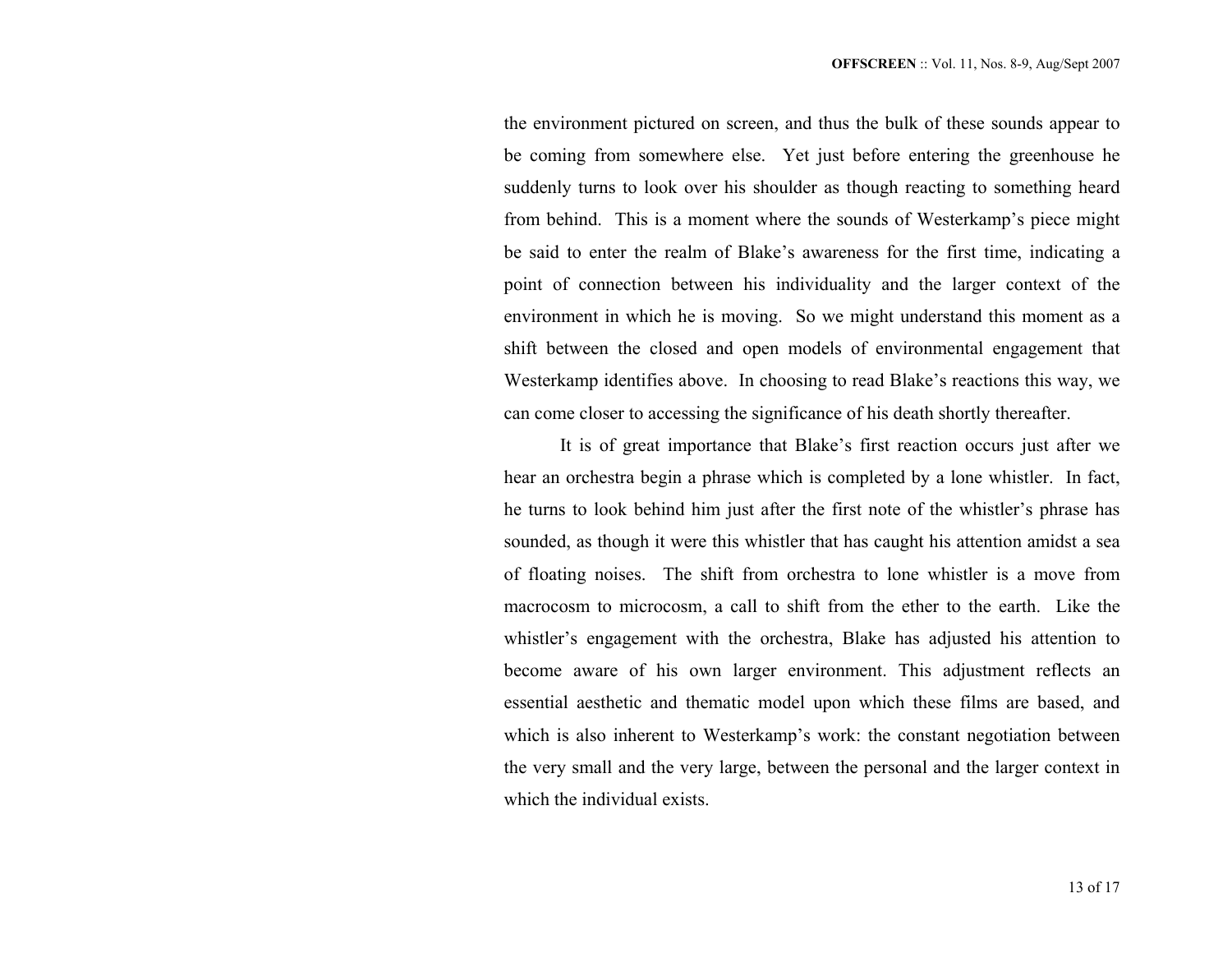After his reaction to something that ultimately remains unseen, the shot continues with a series of actions which gain significance when considered in relation to the sounds we hear from Westerkamp's piece: Blake approaches the greenhouse, reaches for the doorknob, turns the handle, opens the door, enters the room, sits down, and then looks around until suddenly locking onto something we don't see, finally holding that position until the shot ends. As he turns the handle, opens the door, and moves into the greenhouse, we hear an equivalent series of sounds appropriately synchronized: a door latch being turned, some related creaking and banging, and a subsequent shift in ambient sound that reflects a move from one space to the next. In fact, most of the sounds we hear as Blake moves from outside to inside are taken from *Doors of Perception* (with just a couple of additions provided by Leslie Shatz). The precise point of synchronization between the image of Blake opening the door and the equivalent sounds from Westerkamp's piece suggests without a doubt that this soundscape excerpt has been positioned in such a way that Blake's move into the greenhouse becomes the point at which Westerkamp's piece makes contact with the physical plane of Blake's environment. His prior reaction to the unseen whistler can therefore be understood as a harbinger of the inevitable concretization of *Doors of Perception* within the physical environment that surrounds him. The sound of the door becomes a symbol of Blake's own shift in perception.

Finally he sits down, staring into a void while appearing to be listening intently to the chorus of church bells that are now audible in Westerkamp's piece.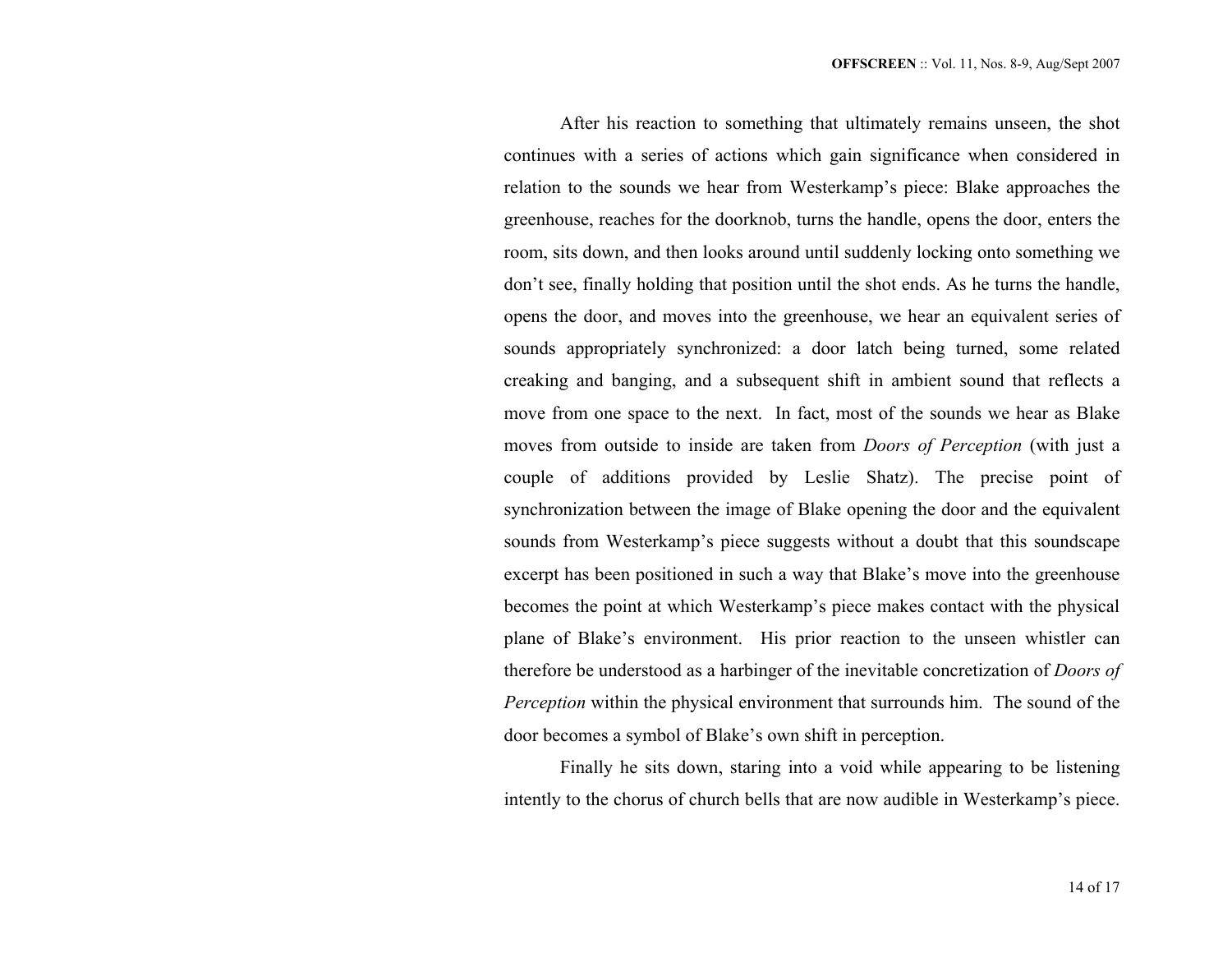Again it is no coincidence that he becomes transfixed at precisely the moment that the bells appear on the soundtrack, indicating once again that his actions throughout this shot have been synchronized to the excerpt from *Doors of Perception* that has been responsible for most of what has been heard. The bells seem at once distant and impossibly close, suggesting a merge between different planes of experience, allowing Blake to make contact with an environment that has remained otherwise elusive. At long last he now seems engaged with an impossible soundscape that is, nevertheless, the one in which he has been living. The separation between himself and his surroundings has collapsed. He is finally ready to return to that from which he came (regardless of whether it is by his own hand or through that of another), a transcendence of the body that is inherently ecological in its acknowledgment of the relationship between life as he knows it, that which came before, and that which awaits him afterward.

I suggest that it is towards Blake's emergence from alienation that Van Sant's entire "Death" trilogy points. The use of Westerkamp's work in the context of these films, remaining firmly rooted within the worlds that play out on screen while extending outward to realms that lie beyond, might also be a cue to read her work as a point of entry to the spirit of Van Sant's characters; that which might keep us at a distance from these films is that which might also allow us access to their profound depth. Just as a soundwalker can shift from alienation to engagement within a foreign environment, so too do Blake's final moments demonstrate a change in his state of mind. Perhaps this change suggests the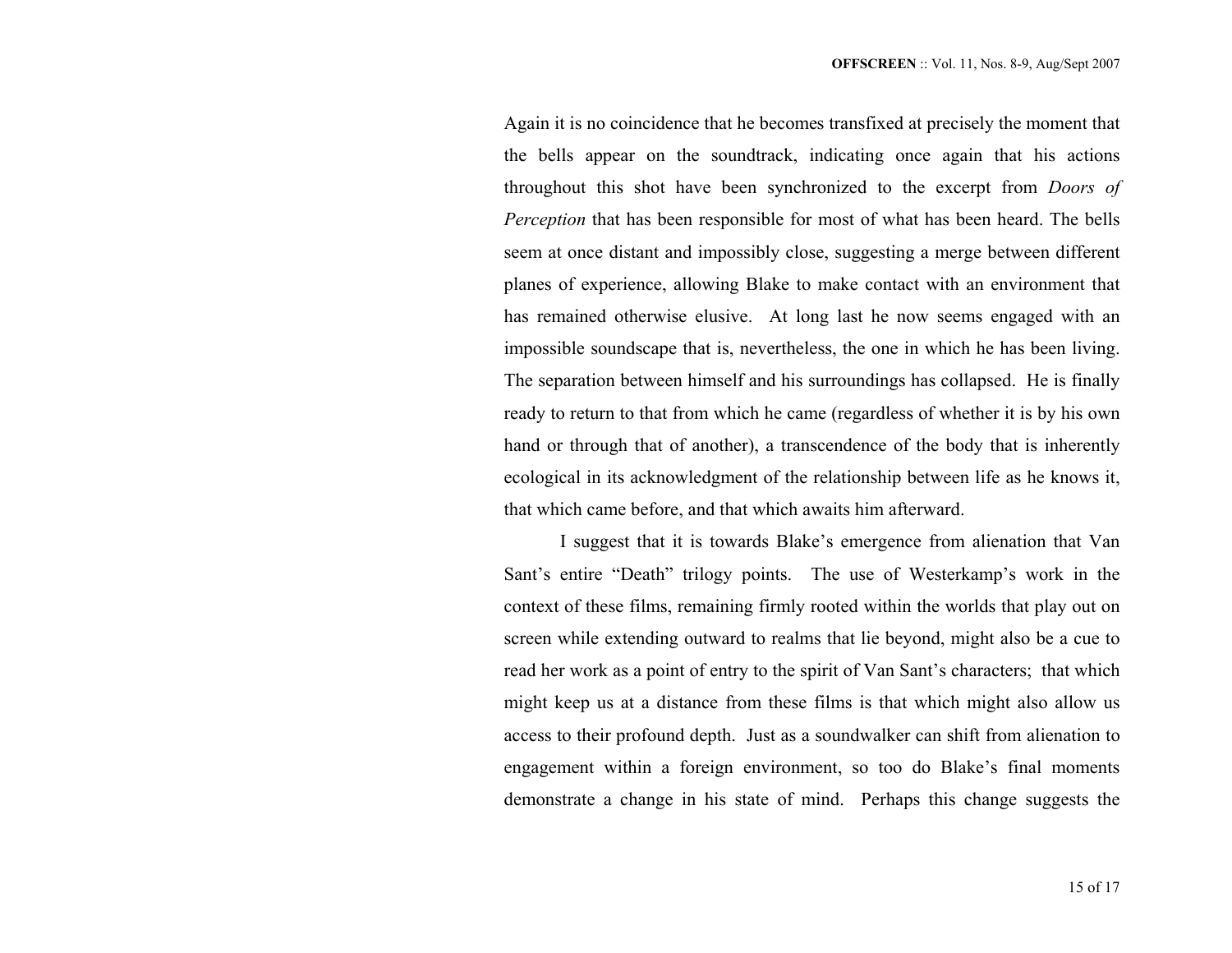

logical conclusion of his extreme alienation which, when its peak is reached, turns inside out and opens him up to the world.

A short while later Blake is shown one last time. In the film's climactic shot - significantly the only superimposition found in the entire trilogy - his naked body is seen climbing out of the frame to a point unknown while his corpse remains behind. In this shot Blake is at once transcendent and grounded, a fact reflected by his existence on two planes of the film's surface being presented as one, their separation distinguishable only due to his ghostly translucence while rising from the body on the floor. This translucence is suggestive of Westerkamp's auditory equivalent: sounds that merge with Van Sant's environments, at once seeming a part of these worlds while remaining quite distinct. It is as though Westerkamp's sounds are housed within the spaces we see on screen, while continually offering a ladder out of the frame to lands that lie beyond. This final shot of Blake thus presents a visual analogy for what I have described as the concretization of Westerkamp's work within this environment: two distinct planes have been positioned in the same space forging a connection between two worlds that seem simultaneously incongruous and at peace with one another. Our experience of the journey to this moment is, amoung other things, a soundwalk through shifting planes of attention guided by Hildegard Westerkamp. Her soundscape compositions help us enact the changing awareness necessary to enabling an engagement with these films, a process of engagement that has been well respected by Van Sant and Shatz in their appropriation of her work here.